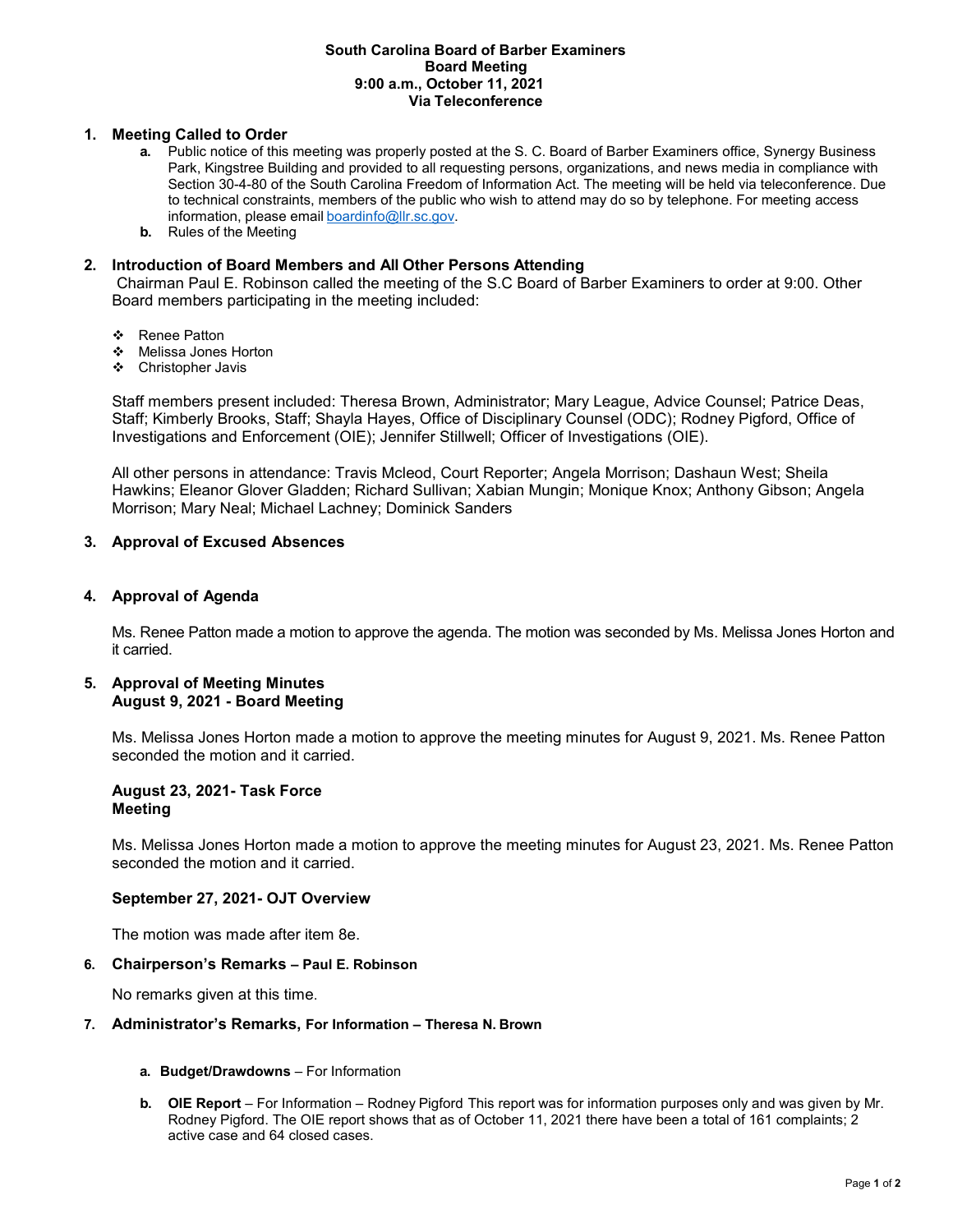**c. IRC Report** – For Approval – Rodney Pigford -the IRC report for investigations is dated October 11, 2021. There were 22 cases for dismissal; 7 cases for dismissal cease and desist case; and 0 cases for letter of caution; 3 formal complaints; and a total of 32 cases for approval.

Ms. Renee Patton made a motion to approve the IRC minutes. The motion was seconded by Melissa Jones Horton.

- **d. ODC Report**  For Information Shayla Hayes- the ODC report is for informational purposes only. There were 18 open cases, 5 pending Hearings/rescheduling cases, 0 pending closure, 61 closed cases as of 1/1/2021.
- **e. Inspection Report**  For Information Jennifer Stillwell- In August 2021, there were 178 attempted inspections; 22 were closed at the time of inspection and 147 were conducted. In September, there were 192 attempted inspections; 26 were closed at the time of inspection and 151 were conducted. A total of 1,595 barber inspections were conducted for the year.

#### **8. New Business**

### **a. Consideration of Barber School Inspection Check Sheet**

The Board member discussed the barber school Inspection check list. Ms. Melissa Jones Horton suggested the following; adding an email address, eyewash stations, signage stating all services will be performed by supervised students.

Ms. Mary League stated that she will need to further review the regulations to determine if the eyewash stations and signs are required.

Mr. Paul Robinson asked if the checklist would be used for final Inspections for Board member visits. Ms. Theresa Brown confirm that the checklist will be used for final inspections for the board members.

Mr. Christopher Javis joined the meeting.

**b. Consideration of Allowing Barber Schools and OJT Programs to Test at 1350 Hours** Board members agreed to move Item 8b after item 8e.

# **c. Consideration of Student Permit**

**i.** Xabian Mungin

Mr. Paul Robinson excused himself from the meeting. Mr. Xabian Mungin is a student where Mr. Paul Robinson is employed. Mr. Robinson was placed in the lobby. Ms. Renee Patton preceded with the hearing for Mr. Xabian Mungin.

Mr. Xabian Mungin is seeking approval for a fourth student permit. His instructor, Dashaun West was in attendance. Mr. Mungin shared with the board why he should be granted a fourth student permit.

Mr. Christopher Javis made a motion to grant a fourth student permit, knowing there will not be a fifth. Ms. Melissa Jones Horton seconded the motion and it carried.

Mr. Paul Robinson was removed from the lobby and rejoined the meeting.

#### **d. Consideration of Licensure**

**i.** Lovith Anderson

Ms. Lovith Anderson was properly noticed but did not appear.

**ii.** Monique Knox

Ms. Monique Knox appeared before the board to request a hair braider registration with a criminal background report. Ms. Knox provided a statement about her background and indicated her passion for braiding hair.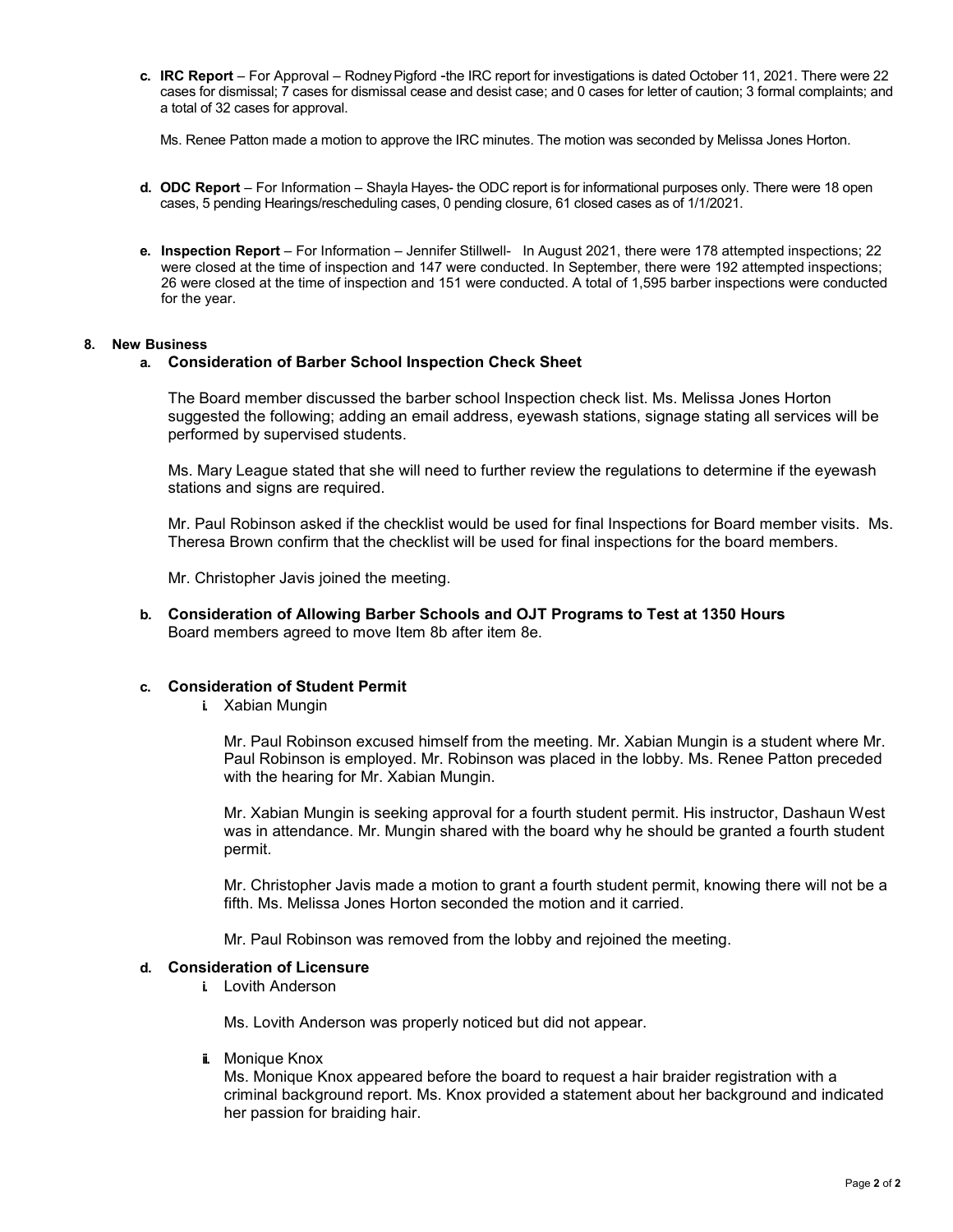Ms. Renee Patton made a motion to approve Ms. Knox for a hair braider registration with the following stipulation that she provides a clean SLED report at the end of each year until January 2023. Ms. Melissa Jones Horton seconded the motion and it carried.

# **e. Consideration of Secondary Hair Braiders Course**

# **i. Dr. Eleanor Glover Gladney**

Dr. Eleanor Glover Gladney discussed and presented the hair braider course for secondary schools. Dr. Gladney stated that the course will provide students with the knowledge and skills to demonstrate an understanding of hair structure, disorders and diseases of the scalp, sanitation and sterilization, policies and procedures, and the SC Board of Barber Examiners statutes, regulations, and policies and procedures. Integrating 21st Century skills in the lessons will equip students with the employability skills needed to successfully face challenges of the workplace. The students will have an opportunity to earn the hair braider registration, which is tangible proof that the student is knowledgeable and aware of all precautions to keep clients and themselves safe in the beauty industry.

Mr. Dominick Sanders from the Department of Education and Michael Lachney from Michigan State University also presented on behalf of Dr. Eleanor Glover Gladney.

Mr. Paul Robinson stated that the statute and regulations only approve of a one-day, six-hour boardapproved hair braiding course and the board would not be able to approve the 120 hour course.

# **Consideration of Allowing Barber Schools and OJT Programs to Test at 1350 Hours Revisited**

Ms. Theresa Brown discussed with the Board to reconsider allowing barber schools and OJT programs for early testing. She stated that if the students are allowed to test at 90% of the program it can provide support if they fail the exam. This consideration will allow students to test early at 1350 hours in a barber school and 1728 hours in OJT program. The schools will make the decision if early testing would be allowed.

Melissa Jones Horton made a motion to approve early testing at 1350 for public and secondary schools; 1728 for the OJT Program at 90% of training and education hours. The motion failed.

# **Approval of Meeting Minutes Revisited**

Mr. Christopher Javis made a motion to approve the minutes for September 27, 2021. Ms. Renee Patton seconded the motion and it carried.

# **9. Hearings- Shayla Hayes**

### **a. 2021-34**

This case was in the matter of Vicente Rivera. Ms. Shayla Hayes presented the findings of the case. Mr. Vicente Rivera appeared before the Board but waived his right to an attorney. Mr. Vicente Rivera is currently licensed with board as a barber.

Ms. Renee Patton made a motion to go into executive session for legal advice. The motion was seconded by Paul Robinson and the motion carried.

Ms. Renee Patton made a motion to come out of executive session. The motion was seconded by Paul Robinson and it carried. There were no votes taken or motions made during executive session.

Ms. Renee Patton stated the State proved its case of Stipulation of Facts. Mr. Vicente Rivera should be fined \$250.00 and should be pay within 60 days. The motion was seconded by Christopher Javis and the motion carried.

# **10. Board Member Reports**

Mr. Paul Robinson thanked the board for delegating him to serve at the NABBA conference. He recognized Ms. Renee Patton and Mrs. Melissa Jones Horton for attending the NABBA conference in Arlington, VA. He stated that the conference was very educational and informative. Mr. Paul Robinson stated that he was elected for